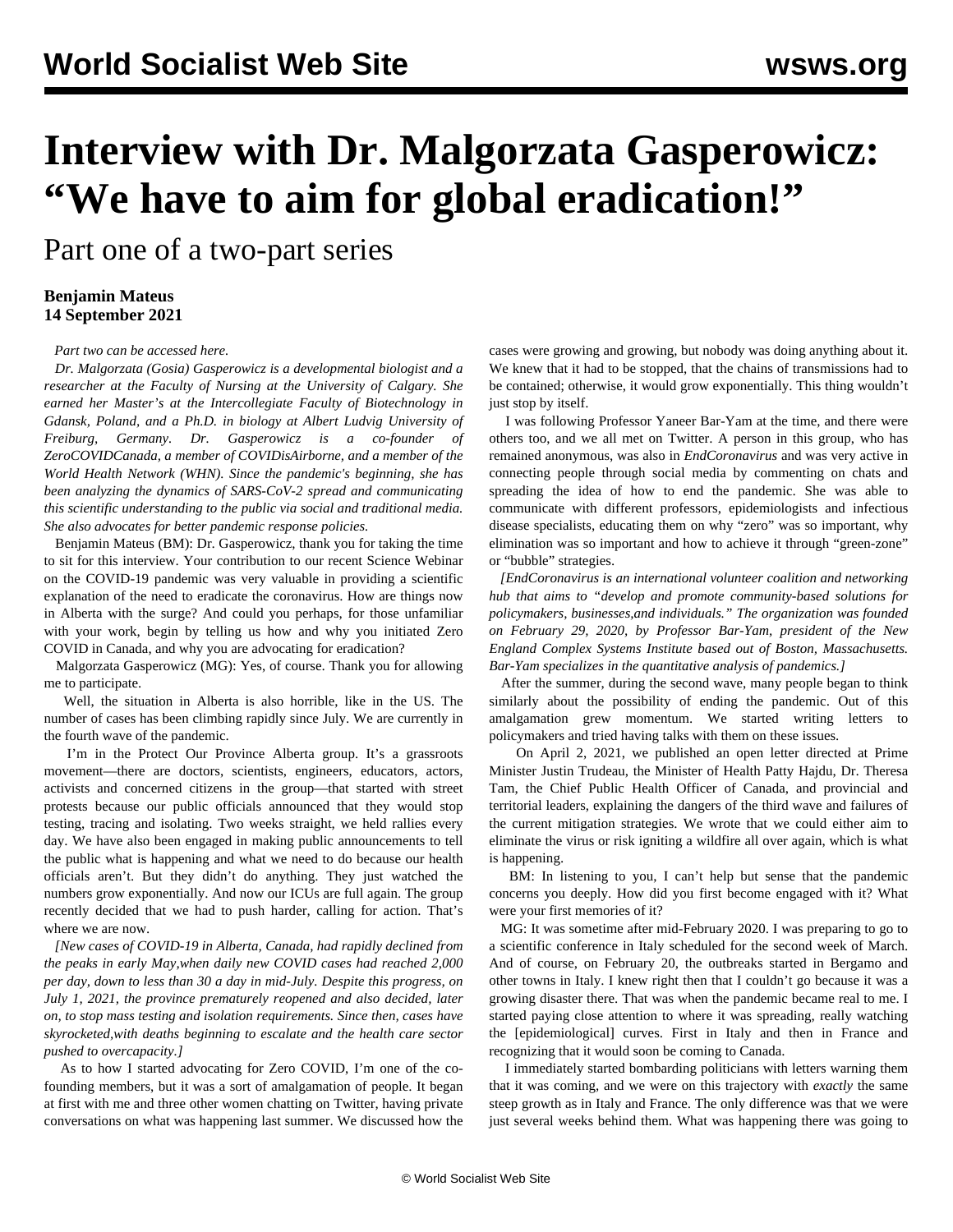happen here. I sent those letters to many member of our provincial legislative assembly and all the city councilors in Calgary.

BM: Is your field of study also in epidemiology?

 MG: No, no. I am a developmental biologist. I wasn't trained in epidemiology. But analyzing the spread of COVID-19 is very similar to the data I would investigate in the experiments I conduct. Whether it would be the weight of embryos and placentas in mice, or the number of cells growing on a Petri dish, or the number of COVID-19 cases in a particular region, the analysis and approach are similar. The common thing is that it has the time component, which allows me to see the dynamics of the growth or decline. And I use the same tools I used in my Master's study in biotechnology. My thesis was on the kinetics of enzymes.

 BM: I would like to read a quote from President Biden's speech before asking my question. He said, "A distinct minority of Americans and elected officials are keeping us from turning the corner. These pandemic politics are making people sick, causing unvaccinated people to die. We cannot allow these actions to stand in the way of protecting the large majority of Americans who have done their part and want to get back to life as normal." How would you respond to this statement, and can we, as he implies, vaccinate our way out of this pandemic?

 MG: No, it's not possible. Delta is twice more transmissible than the original variant. And we don't have a sterilizing vaccine [*which is the ability for the vaccine to generate an immune response to stop a pathogen, including viruses, from replicating within someone's body. The smallpox vaccination provides sterilizing immunity, as an example*]. The vaccines are also not 100 percent efficient against transmission, which means even if we vaccinated 100 percent of the population, we would continue to see community transmission with this highly transmissible strain.

 Let's assume, and this is a close approximation, that the vaccine is 60 percent efficient against transmission. If we wanted to stop the spread of the virus, reduce its reproductive growth number to less than one and reach the herd immunity threshold, we would need to vaccinate 140 percent of the population, which is mathematically not possible. In other words, to get back to normalcy using a vaccination-only strategy is impossible if, at the same time, society operates as if we were still in 2018, where everything is completely open.

 In such a strategy, the coronavirus would still spread very fast while it mutates. If the virus didn't mutate, we might get away with it by giving ourselves booster shots. But because it mutates, evolves and gets better and better at what it does, we are dealing with an impossible situation if we rely only on vaccines.

 By letting it spread among vaccinated people, we are applying evolutionary pressures on the virus to learn to evade immunity established by vaccination. And as it becomes better at evading immunity, the vaccines that we are currently using will become inefficient even in protecting us from severe outcomes.

 BM: The terms elimination, eradication, and mitigation are well-defined terms in public health. Can you define these so that the readers understand how these terms apply to the present discussion?

 MG: Elimination is stopping community transmission in a particular geographical area. This means driving locally derived cases to zero. Though it can still be imported from somewhere else, it isn't actively transmitting in a region. As a strategy, elimination means decision-makers propose policies to stop all community transmission, and if cases are imported, these are stamped out quickly to drive numbers back down to zero.

 Eradication is when we eliminate the given pathogen or biological organism everywhere on the planet, except for, perhaps, in scientific laboratories used for their study. But it is not present in any population on Earth.

And then, there is mitigation, which attempts to place temporary public

health measures and different controls to slow down the spread. It is essentially a reactive strategy used to prevent overwhelming healthcare systems.

 BM: Would China be a country that is employing elimination as a strategy?

 MG: Yes, China would be such an example. Atlantic Canada as well. New Zealand and some of the Australian states. But now, there are regions in Australia under intense pressure to adopt mitigation strategies that are driving numbers up. [*Cases in Australia have been climbing exponentially throughout much of July and August, climbing to seven-day averages of 1,700 cases per day, primarily caused by the Delta variant.*]

 Essentially every western country is using mitigation as a strategy to *contain* the virus. This means the policymakers are *allowing* the virus to spread until they strain the healthcare system's capacity, forcing them to reduce the number of cases, and hospitalizations, and ICU admissions. But it is only then that these stronger measures are taken. And as soon as numbers go down, they open again, lifting all restrictions, and the virus begins to spread once more, overwhelming hospitals again.

 I remember watching in horror after the first wave in my province in Alberta when cases were down to just ten per day. The government decided to relax all restrictions and reopen. If we had persisted for just one month with the same measures in place, we could have driven cases down to "zero," we could have stopped all community transmission. But they decided to reopen, and I knew cases would start growing again. And it did begin to grow almost immediately, but slowly at first. And then we had the massive second wave after schools reopened and people came back from the summer holidays.

 Early on, when the outbreaks were just taking place across Europe, I was trying to explain to people why the concept of "zero" was so important, but I think I failed in this. In the beginning, I thought they didn't have the correct information and were taking the matter too lightly. And I thought the policymakers, as individual people, needed accurate information. So, I wrote them emails and sent them letters explaining the math behind it, hoping they would read it, understand the dangers. I wanted them to realize that we needed to control travel, impose mandatory quarantines for travelers from everywhere—from Italy, from Europe, and not just from Wuhan, China—and that could have possibly prevented the start of the pandemic here.

 Once the World Health Organization (WHO) declared the pandemic, the decision-makers began implementing emergency measures. It was almost a magic word—pandemic. It began to work immediately, bending the curve down, including the number of severe cases. Then I thought, "They will solve it. We will figure out this pandemic." But then, in May, just before the reopening, they started to say, "We have to learn to live with the virus." And this scared me…[Pause]

 I am trying to think about how I want to express my thoughts. World War II came to my mind as I was speaking. I am from Poland, and my grandmother lived during the war. She would tell me stories of the German occupation.

 So, it's like you have an enemy army invading your country. But your government tells you, "Sorry, but we have to learn to live with it. They will kill some people, maybe not everybody, at the same time. If it's just gradual, then it's okay."

 That was my immediate association when I heard we had to live with it. It was giving up. This virus is an enemy, and they were essentially saying that if it killed some people without overwhelming the hospitals, it's okay. That is a horrible message.

 BM: That is a great comparison and one that I think is very appropriate. Given that we have seen these recurring patterns of response in Canada, the US, and across Europe, what does that tell you about capitalist society and the people running the governments?

MG: Well, it's very saddening. It's something that I would have